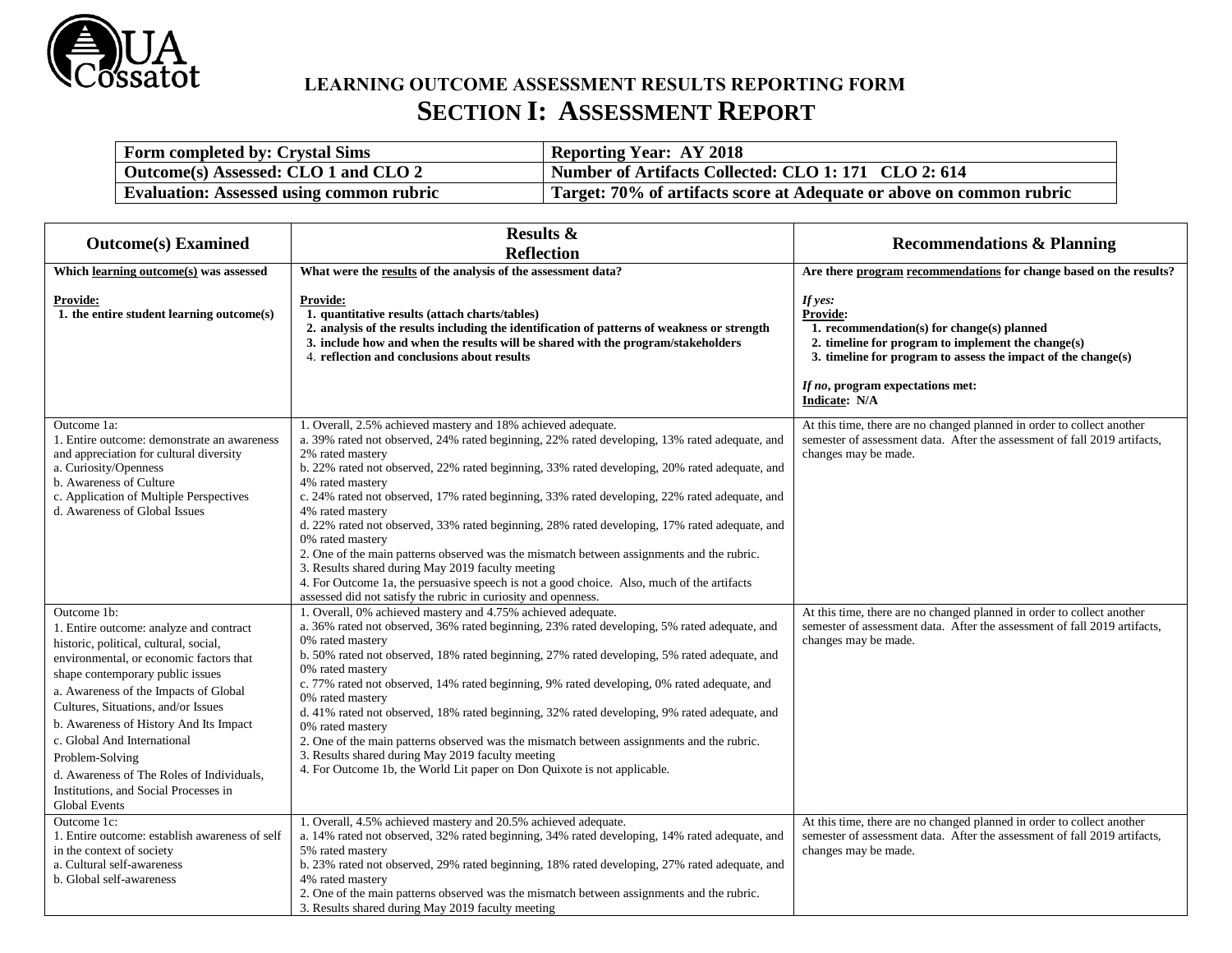

|                                                                                                                                                                                                                                                                            | 4. For Outcome 1c, the Intro to Fine Arts: Music assignment on favorite song does not fit.                                                                                                                                                                                                                                                                                                                                                                                                                                                                                                                                                                                 |                                                                                                                                                                               |
|----------------------------------------------------------------------------------------------------------------------------------------------------------------------------------------------------------------------------------------------------------------------------|----------------------------------------------------------------------------------------------------------------------------------------------------------------------------------------------------------------------------------------------------------------------------------------------------------------------------------------------------------------------------------------------------------------------------------------------------------------------------------------------------------------------------------------------------------------------------------------------------------------------------------------------------------------------------|-------------------------------------------------------------------------------------------------------------------------------------------------------------------------------|
| Outcome 1d:<br>1. Entire outcome: acknowledge personal<br>needs for health, fitness, and safety<br>a. Application of safety precautions<br>b. Recognition of the potential consequences<br>of personal choices                                                             | 1. Overall, 4.5% achieved mastery and 22.5% achieved adequate.<br>a. 45% rated not observed, 23% rated beginning, 13% rated developing, 16% rated adequate, and<br>3% rated mastery<br>b. 29% rated not observed, 10% rated beginning, 26% rated developing, 29% rated adequate, and<br>6% rated mastery<br>2. One of the main patterns observed was the mismatch between assignments and the rubric.<br>Several of the artifacts to assess this outcome were on paper and not collected for assessment.<br>3. Results shared during May 2019 faculty meeting<br>4. Make sure to save and assess the paper artifacts.                                                      | At this time, there are no changed planned in order to collect another<br>semester of assessment data. After the assessment of fall 2019 artifacts,<br>changes may be made.   |
| Outcome 1e:<br>1. Entire outcome: exemplify<br>integrity, ethical behavior, and<br>social responsibility in academic,<br>vocational, and personal pursuits<br>a. Logical, well-balanced decision-making<br>b. Assumption of responsibility<br>c. Ethical issue recognition | 1. Overall, 19% achieved mastery and 27% achieved adequate.<br>a. 12% rated not observed, 12% rated beginning, 25% rated developing, 31% rated adequate, and<br>19% rated mastery<br>b. 56% rated not observed, 0% rated beginning, 6% rated developing, 19% rated adequate, and<br>19% rated mastery<br>c. 6% rated not observed, 19% rated beginning, 25% rated developing, 31% rated adequate, and<br>19% rated mastery<br>2. None observed.<br>3. Results shared during May 2019 faculty meeting<br>4. Results for this outcome were much better than the others. Assignments matched to the rubric<br>more properly.                                                  | At this time, there are no changed planned in order to collect another<br>semester of assessment data. After the assessment of fall 2019 artifacts,<br>changes may be made.   |
| Outcome 2a:<br>1. Entire outcome: select appropriate<br>strategies to gather data suitable to a problem<br>or task<br>a. Covering the full scope of the problem/task<br>b. Choosing a strategy appropriate to the<br>problem/task<br>c. Implementing the strategy          | 1. Overall, 26.7% achieved mastery and 35.3% achieved adequate.<br>a. 7% rated not observed, 6% rated beginning, 25% rated developing, 32% rated adequate, and<br>30% rated mastery<br>b. 18% rated not observed, 2% rated beginning, 17% rated developing, 40% rated adequate, and<br>23% rated mastery<br>c. 18% rated not observed, 3% rated beginning, 18% rated developing, 34% rated adequate, and<br>27% rated mastery<br>2. None observed.<br>3. Results shared during March 2020 faculty meeting<br>4. Much better artifact collection than with CLO 1. There were many paper artifacts collected.<br>Assessment was easier because of the design of the rubric.  | At this time, there are no changed planned in order to collect another<br>semester of assessment data. After the assessment of spring 2020 artifacts,<br>changes may be made. |
| Outcome 2b:<br>1. Entire outcome: apply appropriate<br>quantitative reasoning skills to solve<br>problems<br>a. Knowing mathematical concepts<br>b. Communicating<br>c. Evaluating whether a solution makes sense                                                          | 1. Overall, 43% achieved mastery and 26.7% achieved adequate.<br>a. 7% rated not observed, 3% rated beginning, 14% rated developing, 31% rated adequate, and<br>45% rated mastery<br>b. 5% rated not observed, 25% rated beginning, 11% rated developing, 17% rated adequate, and<br>42% rated mastery<br>c. 8% rated not observed, 15% rated beginning, 3% rated developing, 32% rated adequate, and<br>42% rated mastery<br>2. None observed.<br>3. Results shared during March 2020 faculty meeting<br>4. Much better artifact collection than with CLO 1. There were many paper artifacts collected.<br>Assessment was easier because of the design of the rubric.     | At this time, there are no changed planned in order to collect another<br>semester of assessment data. After the assessment of spring 2020 artifacts,<br>changes may be made. |
| Outcome 2c:<br>1. Entire outcome: interpret data, perform<br>calculations, and analyze the validity of<br>results<br>a. Drawing conclusions/inferences<br>b. Performing calculations<br>c. Analyzing the validity of the results                                           | 1. Overall, 25.3% achieved mastery and 31.7% achieved adequate.<br>a. 11% rated not observed, 2% rated beginning, 12% rated developing, 43% rated adequate, and<br>32% rated mastery<br>b. 67% rated not observed, 1% rated beginning, 3% rated developing, 16% rated adequate, and<br>13% rated mastery<br>c. 16% rated not observed, 5% rated beginning, 12% rated developing, 36% rated adequate, and<br>31% rated mastery<br>2. For 2c part b, many of the artifacts observed did not include the work (scratch) pages, so we<br>were unable to discern if the students were in fact performing the calculations.<br>3. Results shared during May 2019 faculty meeting | At this time, there are no changed planned in order to collect another<br>semester of assessment data. After the assessment of spring 2020 artifacts,<br>changes may be made. |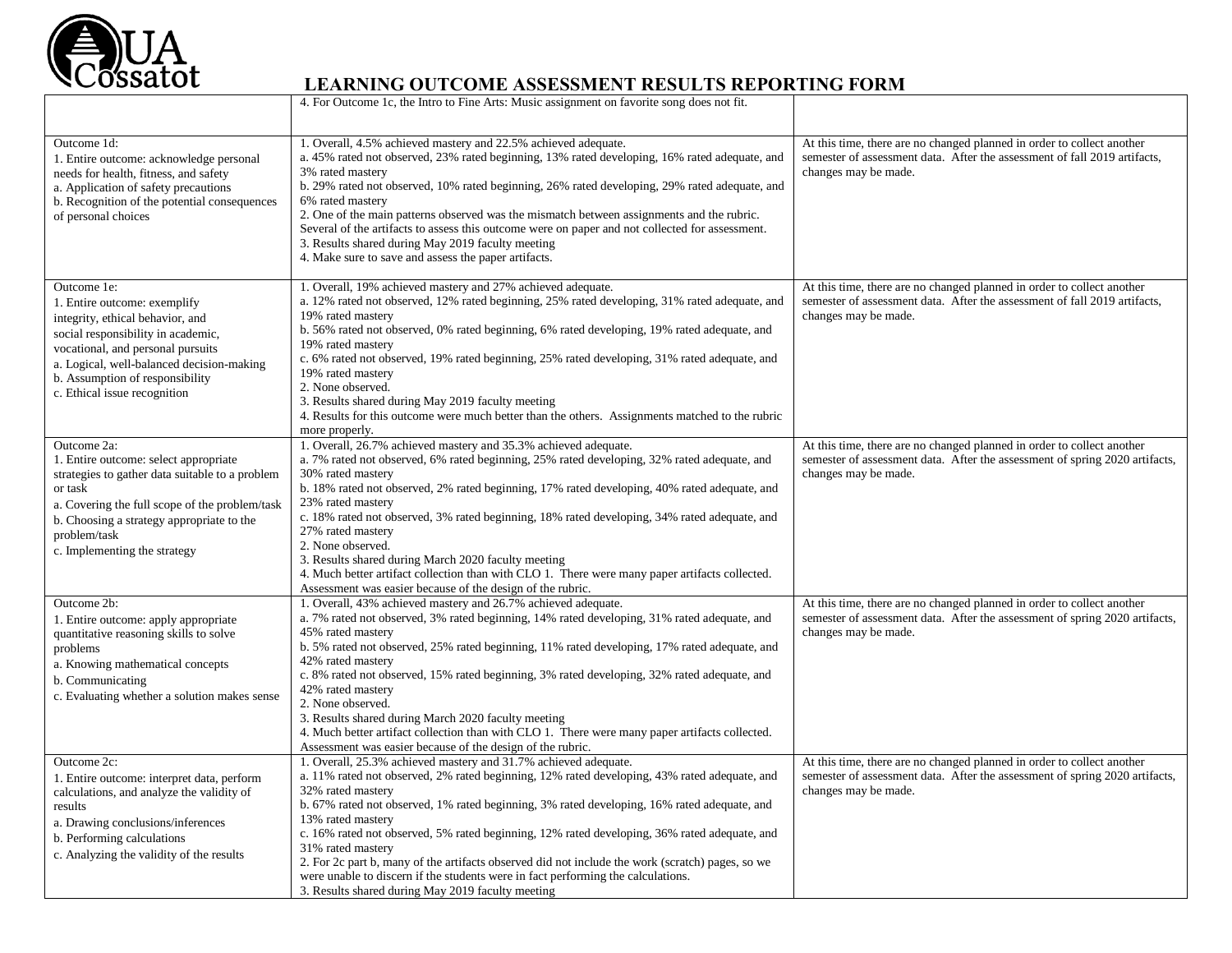

|                                                                                                                                                                                                                     | 4. Encourage students and instructors to save scratch paper and include with the artifacts that are<br>collected, so we are able to assess this part of the outcome.                                                                                                                                                                                                                                                                                                                                                                                                                                                      |                                                                                                                                                                               |
|---------------------------------------------------------------------------------------------------------------------------------------------------------------------------------------------------------------------|---------------------------------------------------------------------------------------------------------------------------------------------------------------------------------------------------------------------------------------------------------------------------------------------------------------------------------------------------------------------------------------------------------------------------------------------------------------------------------------------------------------------------------------------------------------------------------------------------------------------------|-------------------------------------------------------------------------------------------------------------------------------------------------------------------------------|
| Outcome 2d:<br>1. Entire outcome: identify information<br>needed to clarify and solve problems/tasks<br>a. Defining the task/problem<br>b. Developing a plan<br>c. Acquiring relevant and sufficient<br>information | 1. Overall, 28% achieved mastery and 37% achieved adequate.<br>a. 15% rated not observed, 3% rated beginning, 13% rated developing, 38% rated adequate, and<br>31% rated mastery<br>b. 25% rated not observed, 4% rated beginning, 14% rated developing, 32% rated adequate, and<br>25% rated mastery<br>c. 17% rated not observed, 1% rated beginning, 13% rated developing, 41% rated adequate, and<br>28% rated mastery<br>2. None observed.<br>3. Results shared during May 2019 faculty meeting<br>4. Results for this outcome were much better than the others. Assignments matched to the rubric<br>more properly. | At this time, there are no changed planned in order to collect another<br>semester of assessment data. After the assessment of spring 2020 artifacts,<br>changes may be made. |
|                                                                                                                                                                                                                     |                                                                                                                                                                                                                                                                                                                                                                                                                                                                                                                                                                                                                           |                                                                                                                                                                               |

#### **RESULTS CHARTS OUTCOME 1:**

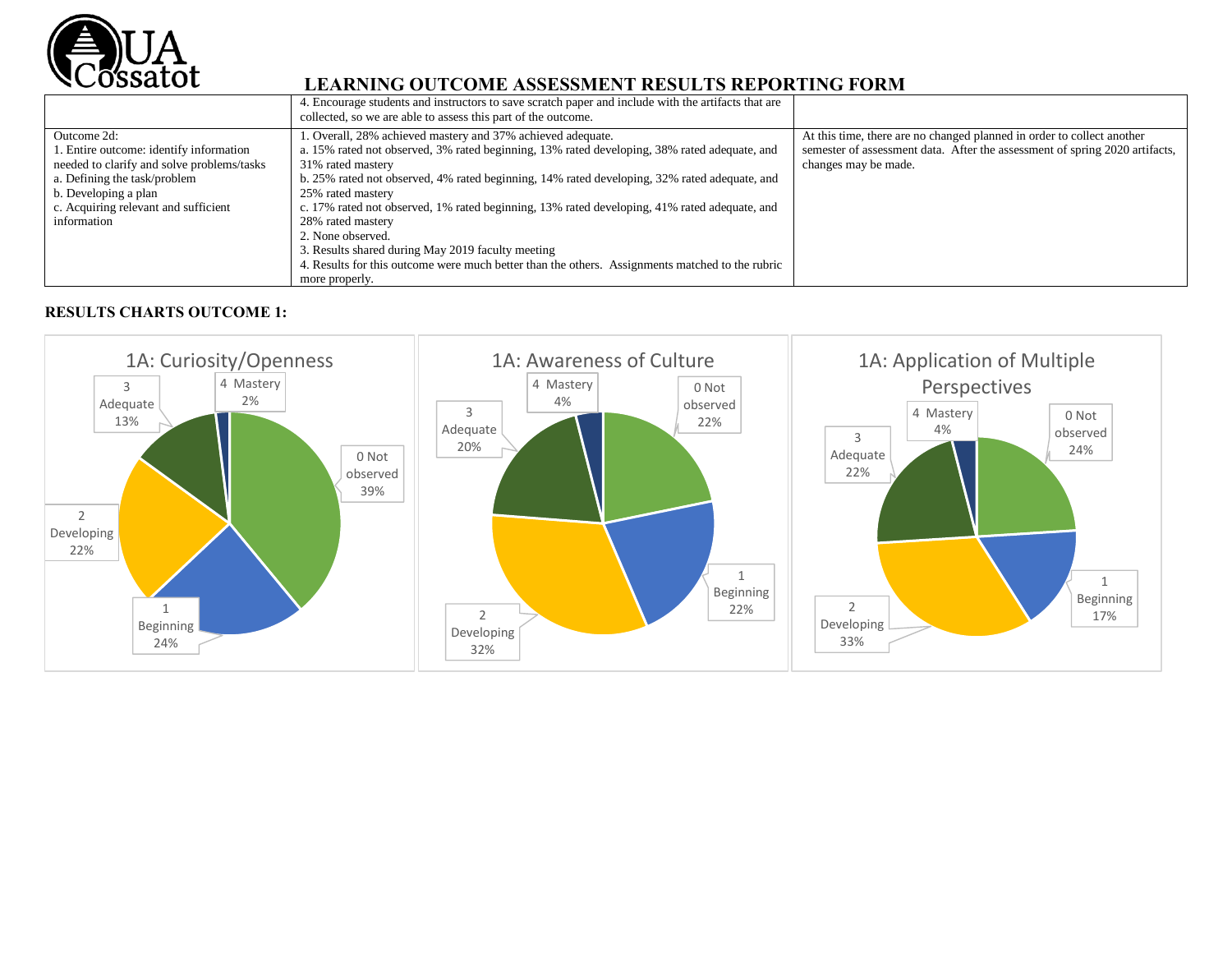

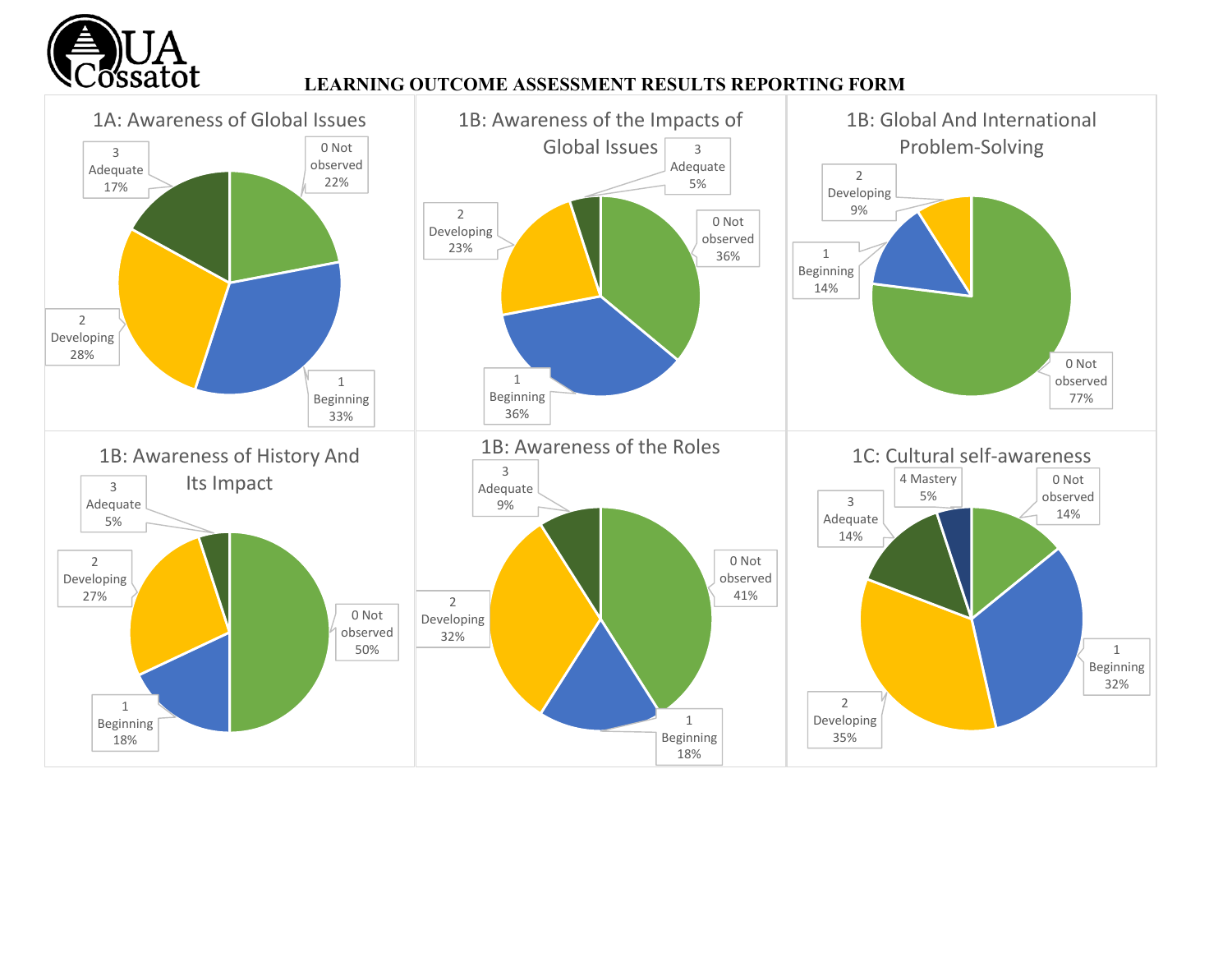

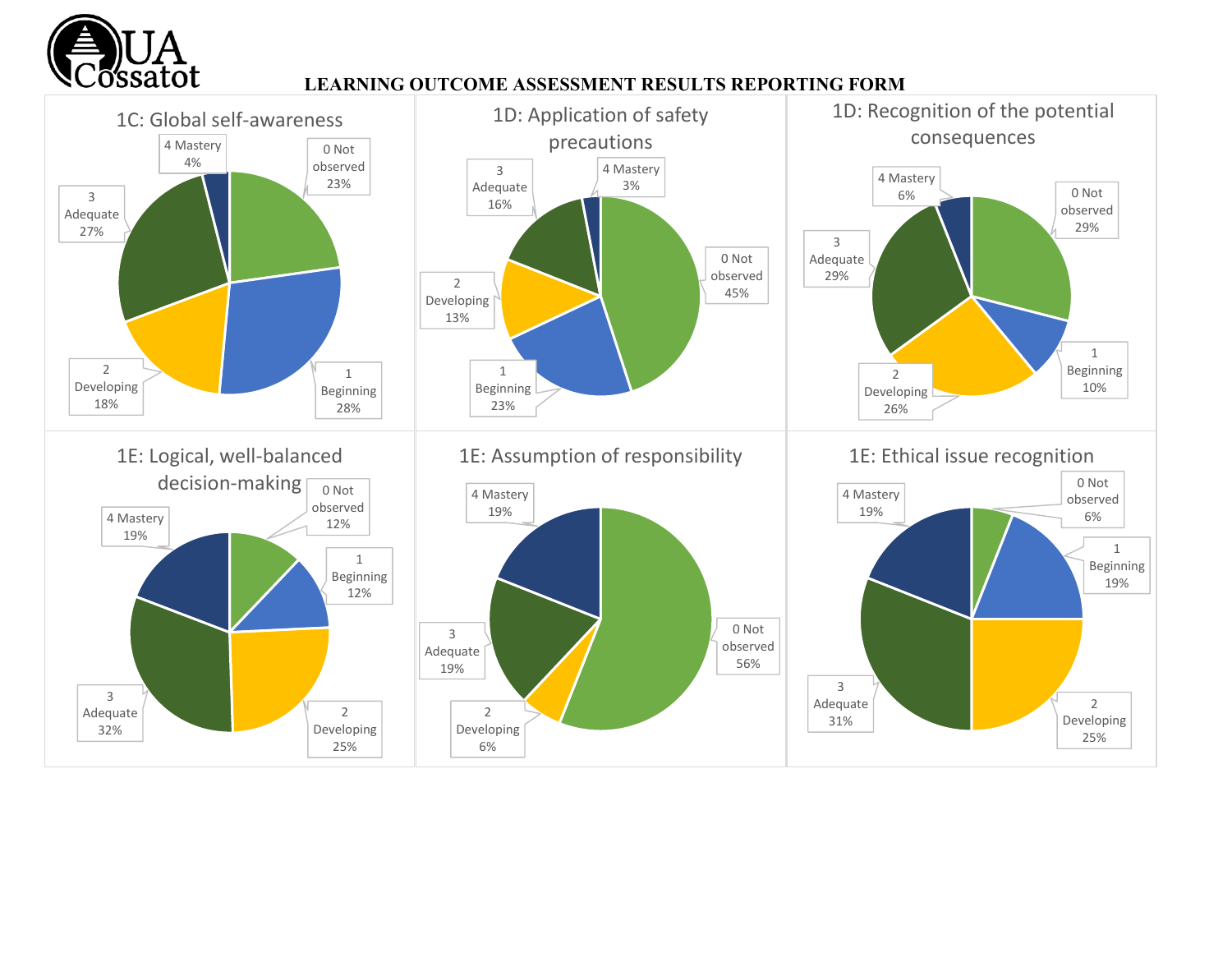

#### **RESULTS CHARTS OUTCOME 2:**